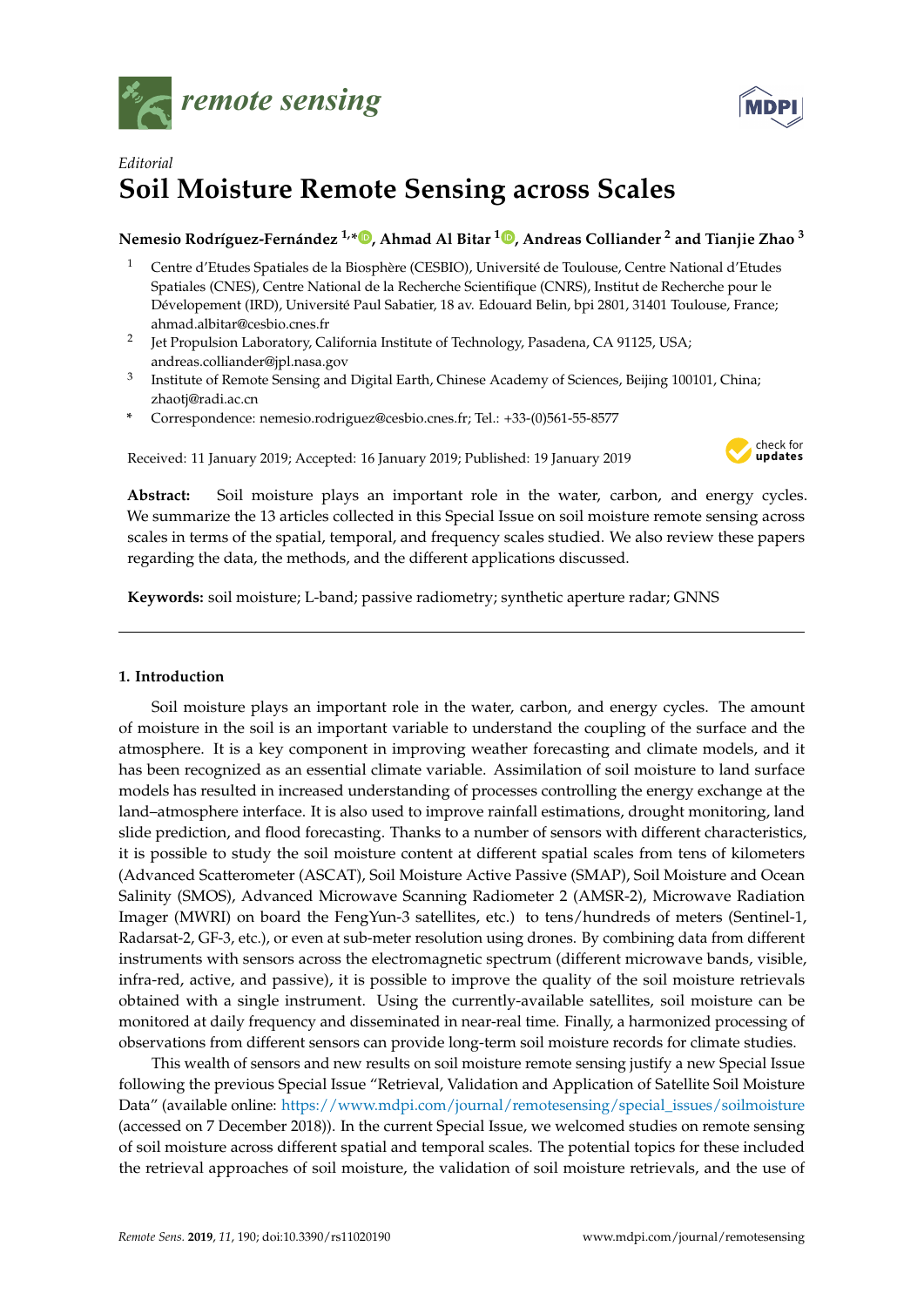remotely-sensed soil moisture data for scientific research or operational applications. The specific areas of interest included:

- Retrieval algorithms, in particular using multi-wavelength, active and passive data, both based on physical models and data-driven methods
- Downscaling satellite soil moisture, merging data from sensors with different spatial resolutions
- Approaches for the harmonized processing of data coming from different sensors to construct longer, coherent, soil moisture records
- Validation of satellite soil moisture products, in particular using new techniques for up-scaling and new measurements.
- Applications of remotely-sensed soil moisture data including data assimilation and disaster assessment
- Studies addressing new remote sensing missions

Most of these aspects were covered in the Special Issue, as discussed in the next section.

# **2. Overview of the Papers**

A total number of 34 manuscripts was received for this Special Issue. Among them, thirteen manuscripts were accepted for publication after revision by three or more external reviewers. Below, we briefly review the published papers.

## *2.1. Remotely-Sensed Soil Moisture Evaluation*

The evaluation and validation of remote sensing measurements is a subject of prime importance. In line with the previous Remote Sensing Special Issue on Soil Moisture Validation, the current Special Issue contains a few studies dealing with remote sensing soil moisture validation, which offer new insights into soil moisture validation. Cui et al. [\[1\]](#page-3-0) presented an evaluation using in situ measurements from the Little Washita Watershed network in the United States and the REMEDHUSnetwork in Spain. Both networks are frequently used for remote sensing validation, and they are particularly interesting because they have many sensors within a satellite footprint for ∼40-km resolution instruments. However, the particularity of the study of Cui et al. [\[1\]](#page-3-0) is that it was done simultaneously for SMAP, SMOS, MWRI/FY-3B, AMSR-2 (using two different algorithms), and ESA soil moisture CCI datasets. As usual, the results depend on the quality metrics and differ for the two networks; all datasets but AMSR2 LPRM show the best results for at least one network and one quality metric.

Li et al. [\[2\]](#page-3-1) presented an evaluation of the SMAP Level 3 original (36-km sampling) and enhanced (9-km sampling) soil moisture datasets against model simulations (10-km resolution) and in situ measurements over the Tibetan Plateau. They verified the similar performances for the two SMAP products in spite of the different sampling grids.

Moving towards even smaller spatial scales, El Hajj et al. [\[3\]](#page-3-2) discussed the evaluation of Sentinel 1 and Sentinel 2 soil moisture retrievals over the southwest of France (using the SMOSMANIAnetwork) at 1-, 9-, and 25-km resolutions. They also evaluated different SMAP products, including the SMAP/Sentinel-1 1-km product and several SMOS and ASCAT products. Once again, the best results depended on the quality metrics, but it is interesting that in some regions, the standard deviation (or unbiased-root mean square) of the difference was  $0.06-0.07$   $\mathrm{m^3 m^{-3}}$ , significantly larger than the target of 0.04 m<sup>3</sup>m<sup>-3</sup> [\[4\]](#page-3-3). However, the spatial representation uncertainty between the in situ measurements and the area-averaging satellite observations was not quantified in the investigation and could be the major source of differences. It is also noteworthy that, for the time being, the high resolution products do not show a clear quality improvement with respect to coarse-scale products when compared to single-point in situ measurements.

# *2.2. Applications for Drought Assessment and Rainfall and Evaporation Estimation*

Two applications in Brazil are discussed in this Special Issue. Souza et al. [\[5\]](#page-3-4) discussed the evaluation of SMOS soil moisture data in the state of Pernambuco in Brazil, including in situ sensors,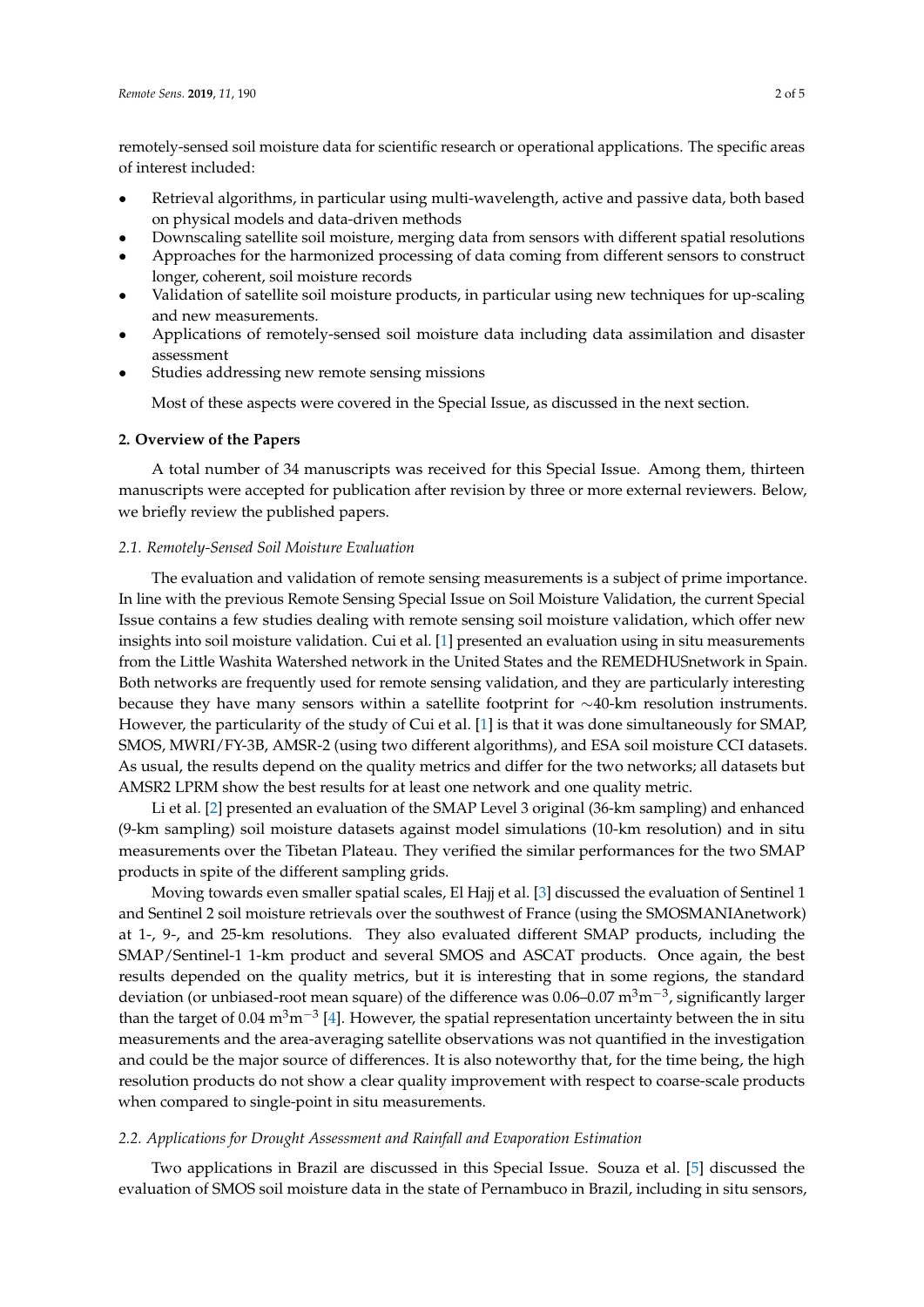both in forest and arid regions; showing a net decrease of performances from arid to forest regions. They also showed that the use of SMOS data provides additional information to precipitation data that allows the monitoring of drought periods.

Paredes-Trejo et al. [\[6\]](#page-3-5) showed that the SM2RAINmethod using ESA Climate Change Initiative soil moisture as input exhibits good performances in estimating rainfall from soil moisture in northeastern Brazil, except under very dry or very wet conditions.

Finally, Small et al. [\[7\]](#page-3-6) described an approach to estimate direct evaporation from soil by combining soil drying rates computed from SMAP soil moisture with model calculations of the vertical fluxes.

#### *2.3. Retrieval Approaches*

A semi-empirical Signal-to-Noise Ratio (SNR) model was proposed by Han et al. [\[8\]](#page-3-7) to estimate soil moisture using the Global Navigation Satellite System-Interferometry and Reflectometry technique. In addition, a more physical-based soil moisture retrieval algorithm using passive radiometers was presented by Schwank et al. [\[9\]](#page-3-8), who discussed an alternative to the well-known "Tau-Omega" approach. They showed that models dealing with more complex physical phenomena, such as multiple scattering and reflections, can provide better retrievals for dense (and strongly-scattering) vegetation while giving the same results as the "Tau-Omega" model for sparse and low vegetation. Furthermore, using a passive radiometer over wheat and mustard fields, Meyer et al. [\[10\]](#page-4-0) showed the importance of using a time-, polarization-, and angle-dependent optical depth (*τ*) parameter at the field scale for accurate soil moisture retrieval. Although the importance of those parameters is probably less important at a large scale, these effects should probably be taken into account for multi-incidence angle radiometers such as the SMOS follow-on, SMOS-HR (with an increased resolution of 10 km [\[11\]](#page-4-1)).

## *2.4. Data Fusion and Long Time Series*

Extracting synergies from multi-source data bases is one of the strengths of machine learning techniques. In this issue, Xu et al. [\[12\]](#page-4-2) showed a new approach starting from SMAP soil moisture data and using land cover, surface soil temperature, and vegetation water content from NDVI. They showed that this technique can be used to improve SMAP retrievals after training a neural network using in situ measurements as the target.

Lorenz et al. [\[13\]](#page-4-3) also discussed a statistical technique for SMAP enhanced (9-km sampling) and SMOS data fusion to increase the length of a consistent SMAP/SMOS soil moisture time series. The Copula-combined SMOS-SMAP (CoSMOP) brightness temperatures are statistically consistent with SMAP brightness temperatures, and the soil moisture retrieved from CoSMOP reduces the average RMSE of the original SMOS data by 15% over Soil Climate Analysis Network (SCAN) sites.

#### *2.5. On the Interest of New Observing Systems*

Cenci et al. [\[14\]](#page-4-4) compared a SAR in geostationary orbit to a more traditional SAR in polar orbit, in terms of spatial and temporal resolution, by means of data assimilation into hydrological models. They found that a geostationary SAR can be a valuable contribution to hydrological applications if the spatial resolution is kept high (∼100 m).

## *2.6. Data Assimilation for Carbon-Cycle Monitoring*

Wu et al. [\[15\]](#page-4-5) discussed the importance of estimating reliably-modeled  $CO<sub>2</sub>$  fluxes between the terrestrial biosphere and the atmosphere to constrain the carbon cycle and policy strategies limiting anthropogenic carbon emissions. They showed that SMOS L3 soil moisture and FAPAR (Fraction of Absorbed Photosynthetically-Active Radiation) can be used to improve model predictions with the terrestrial biosphere model, BETHY (Biosphere, Energy Transfer and Hydrology), using data assimilation. When the optimized parameter set derived from multi-site assimilation with soil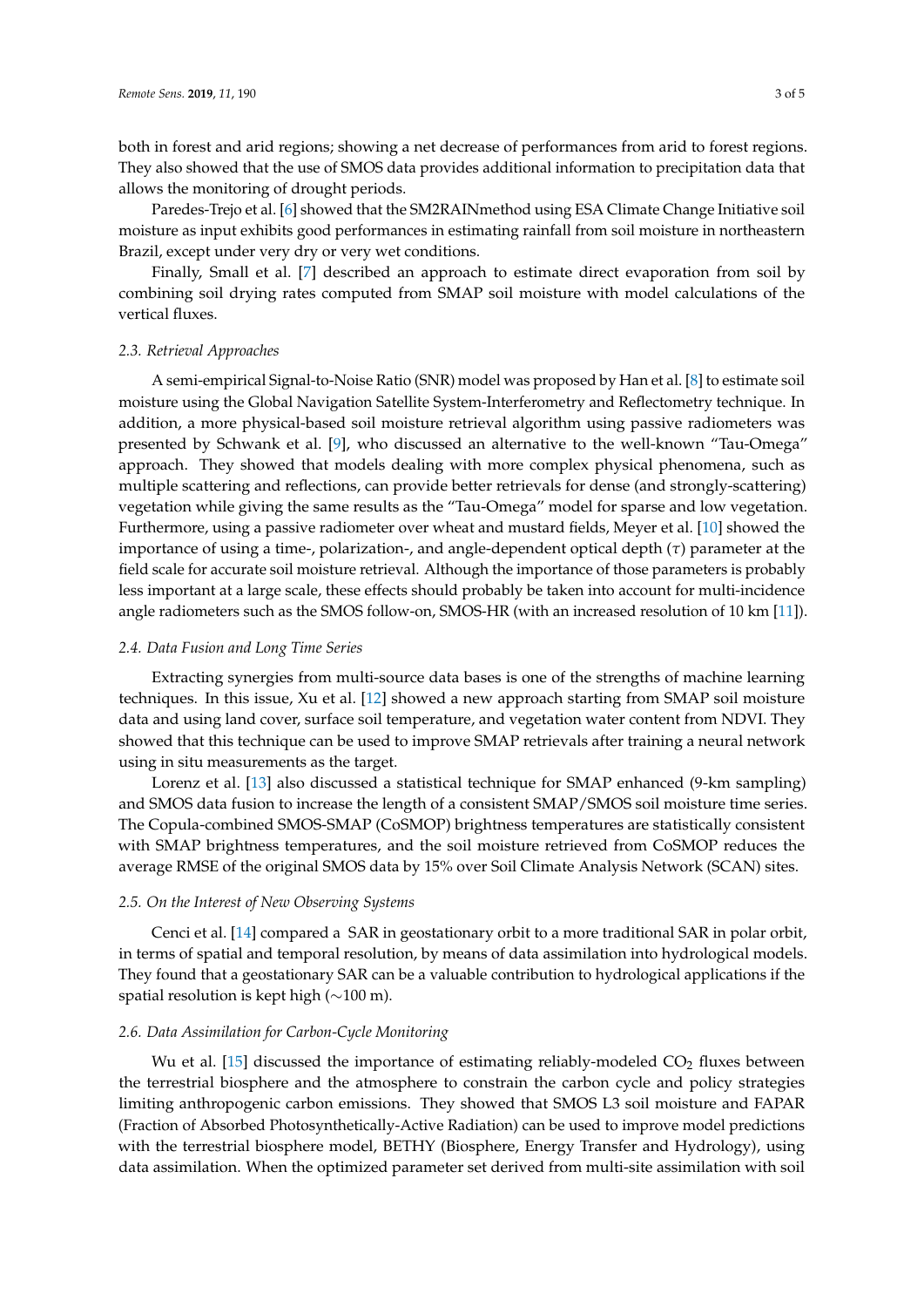moisture and FAPAR is applied to global-scale simulations, it improves the model-data fit against atmospheric  $CO<sub>2</sub>$ .

# **3. Conclusions**

We are living in a kind of "golden age" of soil moisture research with a number of complementary sensors in terms of frequency bands, observing techniques, and spacial resolutions (SMAP, SMOS, FY3B, Aquarius, AMSR-2, ASCAT, Sentinel 1, etc.). Continuity for ASCAT and AMSR is foreseen, for instance MetOp-C has been recently launched carrying a new ASCAT instrument. In contrast, the long-term continuity of passive microwave L-band observations could be compromised in the future. Therefore, it is recommended to start activities defining a future L-band observation system based on the lessons learned from SMOS and SMAP [\[4](#page-3-3)[,16](#page-4-6)[,17\]](#page-4-7). The Copernicus Imaging Microwave Radiometer (CIMR) project could carry an L-band radiometer. Its spatial resolution (∼60 km, ∼50% lower than the SMAP and SMOS resolutions) would limit a number of applications over land, but it would be extremely useful over the ocean [\[18\]](#page-4-8). Aperture synthesis radiometers such as the L/S/C-band radiometer of WCOM (Water Cycle Observation Mission) [\[16\]](#page-4-6) or SMOS-HR (SMOS-High Resolution), currently in Phase 0 at CNES [\[11\]](#page-4-1), with a target resolution of ∼10 km, would ensure the continuity of passive L-band observations at better resolution than provided by current satellites for soil moisture studies and other land applications. We are confident that all those exciting future missions will result in a wealth of scientific discovery and many more Remote Sensing Special Issues in the future. For the time being, we hope that Remote Sensing readers will enjoy the current Special Issue as much as we have enjoyed our role as academic guest editors.

**Acknowledgments:** We thank the Remote Sensing Editorial Office staff (in particular Nelson Peng) and the "Remote Sensing in Geology, Geomorphology and Hydrology" Section Editor-in-Chief (Richard Gloaguen) for their support and help with the editorial work of this Special Issue. A partial contribution to this effort was made at the Jet Propulsion Laboratory, California Institute of Technology under contract with National Aeronautics and Space Administration.

# **References**

- <span id="page-3-0"></span>1. Cui, C.; Xu, J.; Zeng, J.; Chen, K.S.; Bai, X.; Lu, H.; Chen, Q.; Zhao, T. Soil moisture mapping from satellites: An intercomparison of SMAP, SMOS, FY3B, AMSR2, and ESA CCI over two dense network regions at different spatial scales. *Remote Sens.* **2018**, *10*, 33. [\[CrossRef\]](http://dx.doi.org/10.3390/rs10010033)
- <span id="page-3-1"></span>2. Li, C.; Lu, H.; Yang, K.; Han, M.; Wright, J.S.; Chen, Y.; Yu, L.; Xu, S.; Huang, X.; Gong, W. The Evaluation of SMAP Enhanced Soil Moisture Products Using High-Resolution Model Simulations and In-Situ Observations on the Tibetan Plateau. *Remote Sens.* **2018**, *10*, 535. [\[CrossRef\]](http://dx.doi.org/10.3390/rs10040535)
- <span id="page-3-2"></span>3. El Hajj, M.; Baghdadi, N.; Zribi, M.; Rodríguez-Fernández, N.; Wigneron, J.P.; Al-Yaari, A.; Al Bitar, A.; Albergel, C.; Calvet, J.C. Evaluation of SMOS, SMAP, ASCAT and Sentinel-1 Soil Moisture Products at Sites in Southwestern France. *Remote Sens.* **2018**, *10*, 569. [\[CrossRef\]](http://dx.doi.org/10.3390/rs10040569)
- <span id="page-3-3"></span>4. Wagner, W.; Jackson, T.J.; Qu, J.; de Jeu, R.; Rodriguez-Fernandez, N.; Reichle, R.; Brocca, L.; Dorigo, W. 4th Satellite Soil Moisture Validation and Application Workshop. *Glob. Energy Water Exchang. Newsl.* **2017**, *28*, 13–14.
- <span id="page-3-4"></span>5. Souza, A.; Neto, A.; Rossato, L.; Alvalá, R.; Souza, L. Use of SMOS L3 Soil Moisture Data: Validation and Drought Assessment for Pernambuco State, Northeast Brazil. *Remote Sens.* **2018**, *10*, 1314. [\[CrossRef\]](http://dx.doi.org/10.3390/rs10081314)
- <span id="page-3-5"></span>6. Paredes-Trejo, F.; Barbosa, H.; Rossato Spatafora, L. Assessment of SM2RAIN-Derived and State-of-the-Art Satellite Rainfall Products over Northeastern Brazil. *Remote Sens.* **2018**, *10*, 1093. [\[CrossRef\]](http://dx.doi.org/10.3390/rs10071093)
- <span id="page-3-6"></span>7. Small, E.E.; Badger, A.M.; Abolafia-Rosenzweig, R.; Livneh, B. Estimating Soil Evaporation Using Drying Rates Determined from Satellite-Based Soil Moisture Records. *Remote Sens.* **2018**, *10*, 1945. [\[CrossRef\]](http://dx.doi.org/10.3390/rs10121945)
- <span id="page-3-7"></span>8. Han, M.; Zhu, Y.; Yang, D.; Hong, X.; Song, S. A Semi-Empirical SNR Model for Soil Moisture Retrieval Using GNSS SNR Data. *Remote Sens.* **2018**, *10*, 280. [\[CrossRef\]](http://dx.doi.org/10.3390/rs10020280)
- <span id="page-3-8"></span>9. Schwank, M.; Naderpour, R.; Mätzler, C. "Tau-Omega"-and Two-Stream Emission Models Used for Passive L-Band Retrievals: Application to Close-Range Measurements over a Forest. *Remote Sens.* **2018**, *10*, 1868. [\[CrossRef\]](http://dx.doi.org/10.3390/rs10121868)